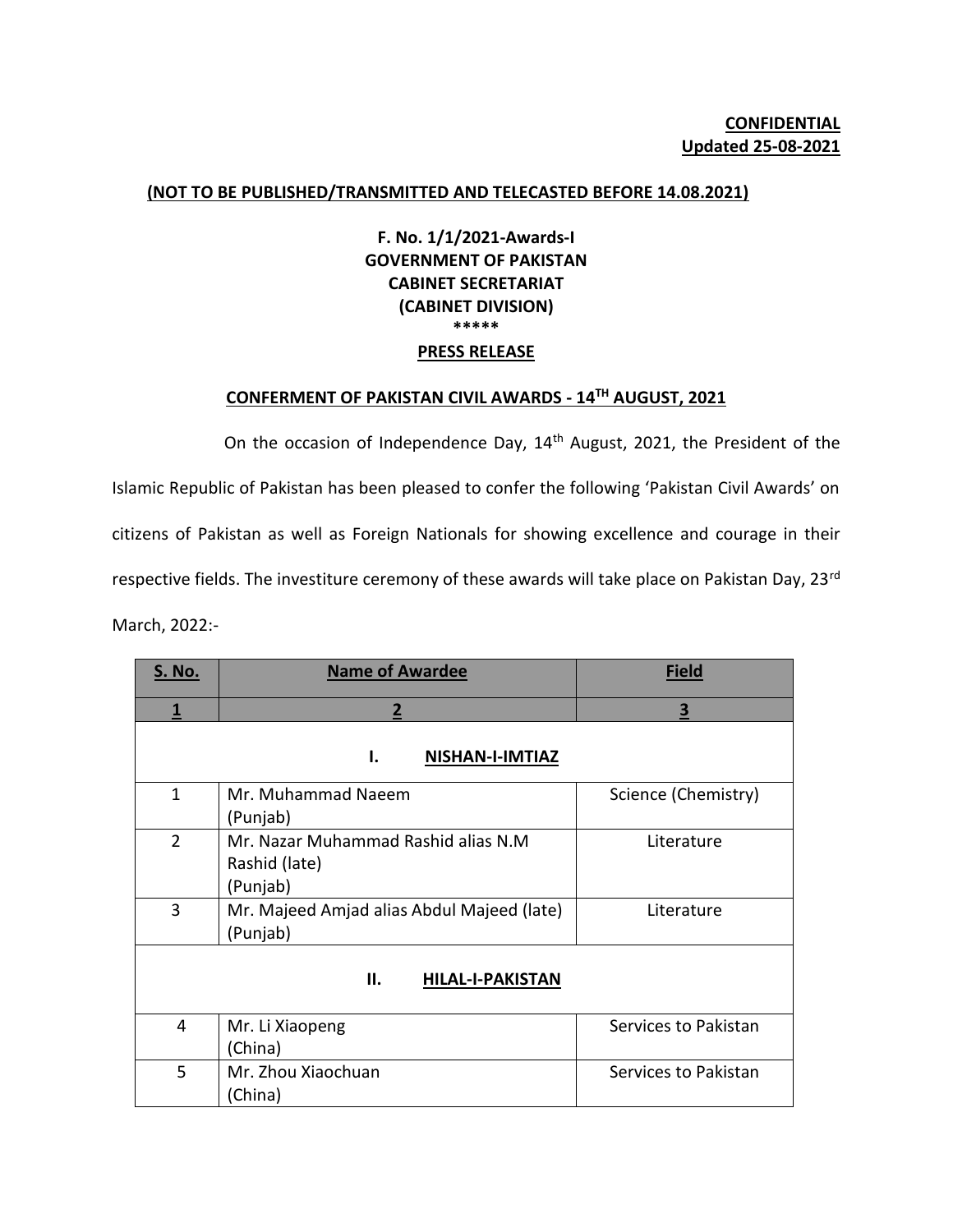| III.<br>HILAL-I-IMTIAZ   |                                               |                                          |
|--------------------------|-----------------------------------------------|------------------------------------------|
| 6                        | Dr. Inam ur Rehman<br>(Punjab)                | Science (Nuclear Physics)                |
| 7                        | Dr. Qamar Mehboob<br>(Punjab)                 | Engineering (Nuclear)                    |
| 8                        | Mr. Tahir Ikram<br>(Punjab)                   | Engineering (Mechanical)                 |
| 9                        | Mr. Jamshed Azim Hashmi<br>(Sindh)            | Engineering<br>(Electrical & Mechanical) |
| 10                       | Mr. Rohail Hayat<br>(Punjab)                  | Art (Music Composer)                     |
| 11                       | Ms. Kishwar Naheed<br>(Punjab)                | Literature                               |
| IV.<br>SITARA-I-PAKISTAN |                                               |                                          |
| 12                       | Mr. Mohamad Azmi Abdul Hamid<br>(Malaysia)    | Services to Pakistan                     |
| 13                       | Mr. Darren Sammy                              | Services to Pakistan                     |
| 14                       | Mr. Takamitsu Matsumura<br>(Japan)            | Literature                               |
| 15                       | Sheikh Ahmed bin Hamad Al Khalili<br>(Oman)   | Religious Scholar                        |
| V.<br>SITARA-I-SHUJA'AT  |                                               |                                          |
| 16                       | Mr. Muhammad Bux Buriro<br>(Sindh)            | Gallantry                                |
| 17                       | Ms. Reshma<br>(Sindh)                         | Gallantry                                |
| 18                       | Col. Shafi Ullah Khan<br>(Khyber Pakhtunkhwa) | Gallantry                                |
| VI.<br>SITARA-I-IMTIAZ   |                                               |                                          |
| 19                       | Dr. Muhammad Masood ul Hassan<br>(Punjab)     | Science (Physics)                        |
| 20                       | Dr. Syed Hussain Abidi<br>(Punjab)            | Science<br>(Industrial Biotechnology)    |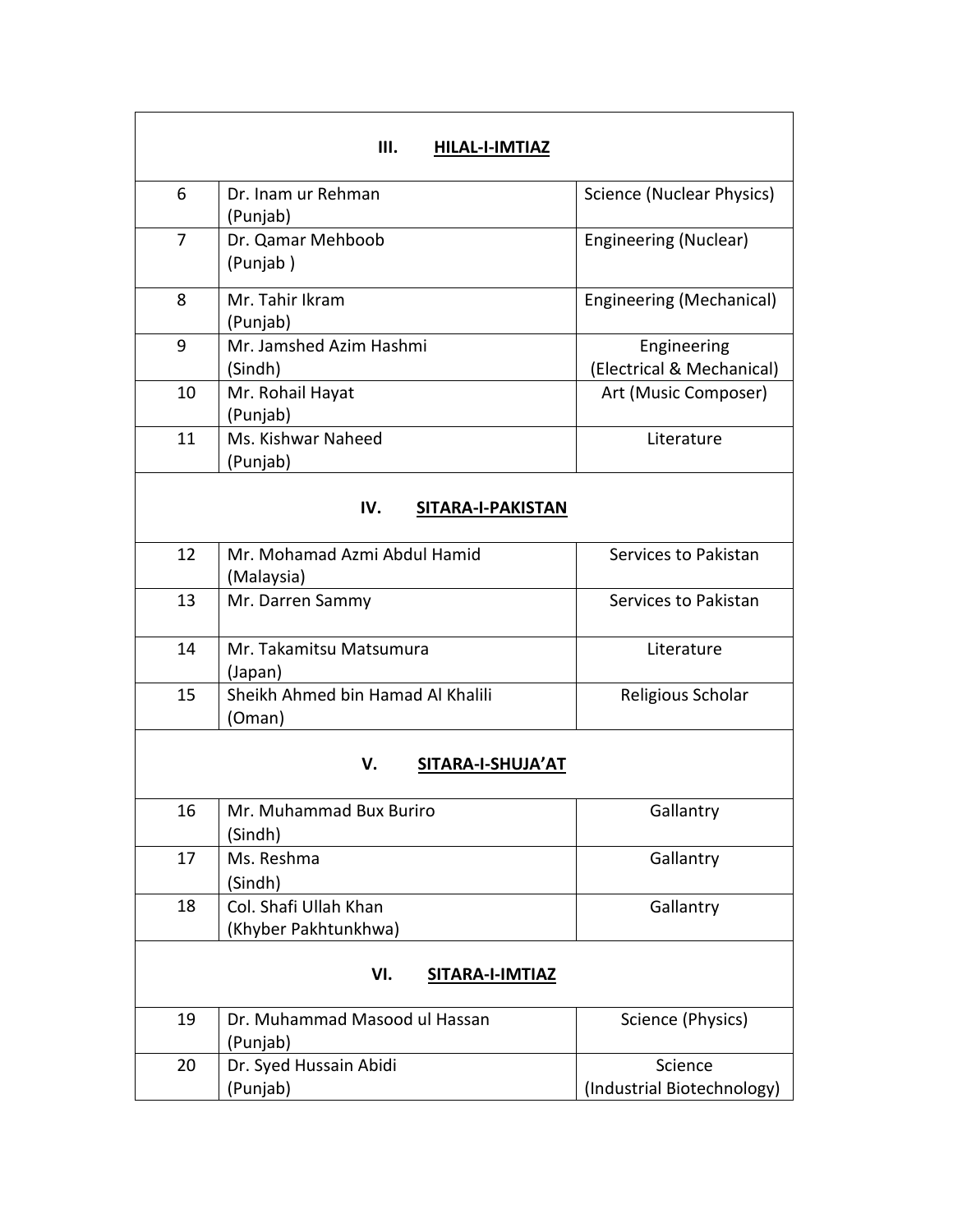| 21 | Mr. Aslam Umer<br>(Sindh)               | Engineering (Mechanical)   |
|----|-----------------------------------------|----------------------------|
| 22 | Mr. Tariq Hameed                        | Engineering (Nuclear)      |
|    | (Punjab)                                |                            |
| 23 | Dr. Muhammad Shahzad                    | Control Design System      |
|    | (Punjab)                                |                            |
| 24 | Dr. Syed Waqar Azim                     | Engineering (Mechanical)   |
|    | (Punjab)                                |                            |
| 25 | Dr. Naveed ur Rehman                    | Avionics & Aerospace       |
|    | (Punjab)                                |                            |
| 26 | Dr. Muhammad Iqbal                      | <b>System Engineering</b>  |
|    | (Punjab)                                |                            |
| 27 | Mr. Arshad Nawaz Khan                   | Engineering (Chemical)     |
|    | (Punjab)                                |                            |
| 28 | Ms. Abida Riaz Shahid Alias Nelo (late) | Art (Acting)               |
|    | (Punjab)                                |                            |
| 29 | Mr. Rashid Ali Rana                     | <b>Fine Arts</b>           |
|    | (Punjab)                                |                            |
| 30 | Mr. Shahid Abdullah                     | Architect                  |
|    | (Sindh)                                 |                            |
| 31 | Syed Akeel Bilgrami                     | Architect                  |
|    | (Sindh)                                 |                            |
| 32 | Mr. Salman Iqbal                        | Sport                      |
|    | (Punjab)                                | (Services to Cricket)      |
| 33 | Ms. Roshan Khursheed Bharucha           | Social Work                |
| 34 | Mr. Mehmood ul Haq Alvi (late)          | Philanthropist             |
|    |                                         |                            |
|    | VII.<br><b>PRESIDENT'S AWARD FOR</b>    |                            |
|    | <b>PRIDE OF PERFORMANCE</b>             |                            |
| 35 | Syed Tajammul Hussain                   | Science                    |
|    | (Punjab)                                | (Artificial Intelligence & |
|    |                                         | Data Science)              |
| 36 | Dr. Yasar Ayaz                          | Science (Robotics)         |
|    | (Punjab)                                |                            |
| 37 | Mr. Mumtaz Hussain                      | Engineering (Metallurgy)   |
|    | (Punjab)                                |                            |
| 38 | Mr. Zulfiqar Ali                        | Engineering (Nuclear)      |
|    | (Punjab)                                |                            |
| 39 | Dr. Muhammad Siddique                   | Engineering (Mechanical)   |
|    | (Punjab)                                |                            |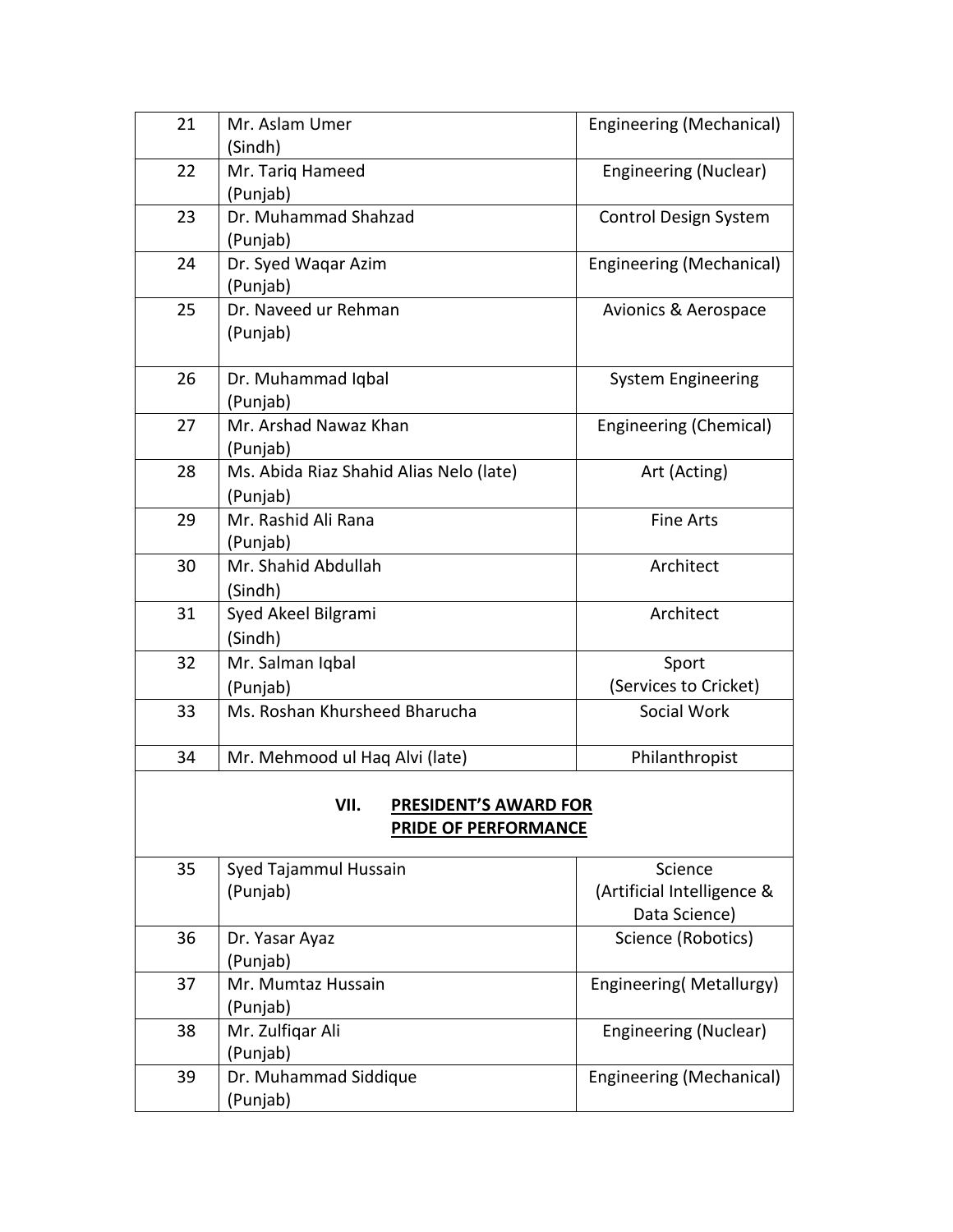| 40 | Mr. Shabbir Ahmad              | Engineering (Chemical)   |
|----|--------------------------------|--------------------------|
|    | (Punjab)                       |                          |
| 41 | Mr. Wasim Naser                | Engineering (Mechanical) |
|    | (Punjab)                       |                          |
| 42 | Mr. Abdul Ghafoor              | Engineering (Chemical)   |
|    | (Punjab)                       |                          |
| 43 | Mr. Muhammad Noaman            | Engineering (Mechanical) |
|    | (Khyber Pakhtunkhwa)           |                          |
| 44 | Dr. Muhammad Shafqat           | Engineering (Chemical)   |
|    | (Punjab)                       |                          |
| 45 | Mr. Nadeem Rasul               | Engineering (Mechanical) |
|    | (Punjab)                       |                          |
| 46 | Mr. Haseeb Ahmed               | Engineering (Chemical)   |
|    | (Punjab)                       |                          |
| 47 | Mr. Muhammad Iqbal             | Engineering (Aerospace)  |
|    | (Sindh)                        |                          |
| 48 | Mr. Shahid Hameed alias Shahid | Art (Acting)             |
|    | (Punjab)                       |                          |
| 49 | Ms. Durdana Butt               | Art (Acting)             |
|    | (Punjab)                       |                          |
| 50 | Mr. Ismail Tara                | Art (Acting)             |
|    | (Sindh)                        |                          |
| 51 | Mr. Manzoor Ali Mirza          | Art (Acting)             |
|    | (Sindh)                        |                          |
| 52 | Syed Sajid Hassan              | Art (Acting)             |
|    | (Sindh)                        |                          |
| 53 | Mr. Shaharyar Zaidi            | Art (Acting)             |
|    | (Sindh)                        |                          |
| 54 | Syed Mumtaz Ali Shah           | Art (Acting)             |
|    | Khyber Pakhtunkhwa)            |                          |
| 55 | Mr. Shoukat Mehmood            | Art (Singing)            |
|    | (Khyber Pakhtunkhwa)           |                          |
| 56 | Ms. Qamro Jan                  | Art (Folk Singing)       |
|    | (Khyber Pakhtunkhwa)           |                          |
| 57 | Ms. Shakila Naz                | Art (Singing)            |
|    | (Khyber Pakhtunkhwa)           |                          |
| 58 | Mr. Jan Ali                    | Art (Folk Music)         |
|    | (Gilgit-Baltistan)             |                          |
| 59 | Mr. Shakoor                    | Art (Instrumentalist)    |
|    | (Sindh)                        |                          |
| 60 | Mr. Noor Muhammad Jarral       | Art (Na'at Khuwani)      |
|    | (Punjab)                       |                          |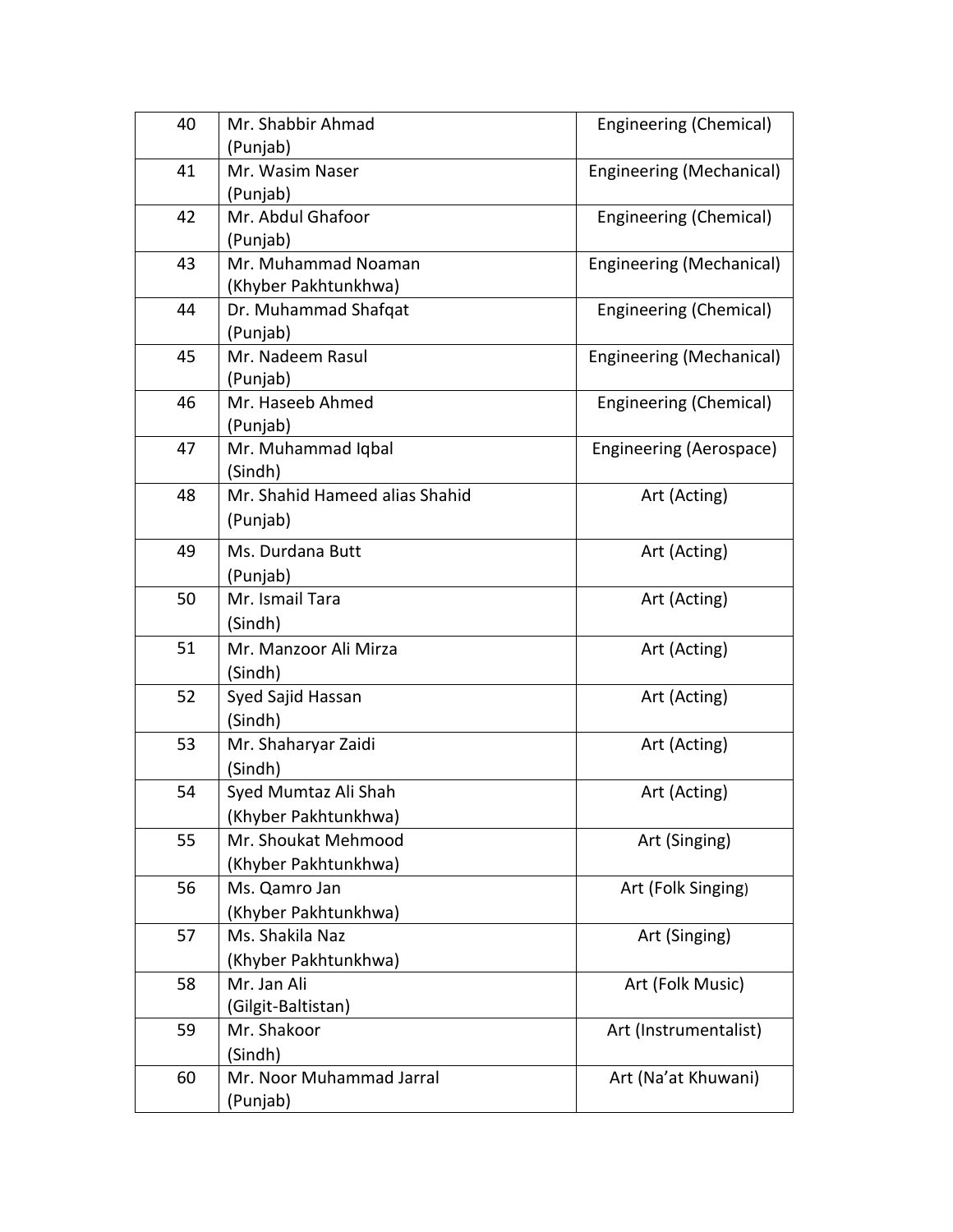| 61 | Mr. Imdad Ali Vighio                                  | Art (Block Making)     |  |  |
|----|-------------------------------------------------------|------------------------|--|--|
|    | (Sindh)                                               |                        |  |  |
| 62 | Mr. Madad Ali Sindhi                                  | Literature             |  |  |
|    | (Sindh)                                               |                        |  |  |
| 63 | Mr. Rifat Abbas alias Ghulam Abbas                    | Literature             |  |  |
|    | (Punjab)                                              |                        |  |  |
| 64 | Mr. Ayaz Gul (Ayaz Ali Dal)                           | Literature             |  |  |
|    | (Sindh)                                               |                        |  |  |
| 65 | Dr. Fazal Khaliq                                      | Literature             |  |  |
|    | (Balochistan)                                         |                        |  |  |
| 66 | Mr. Tahir Afridi (late)                               | Literature             |  |  |
| 67 | (Khyber Pakhtunkhwa)                                  |                        |  |  |
|    | Mr. Muhammad Ali Sadpara (late)<br>(Gilgit Baltistan) | Sport (Mountaineer)    |  |  |
| 68 | Ms. Nargis Hameedullah Hazara                         | Sport (Karate)         |  |  |
|    | (Balochistan)                                         |                        |  |  |
| 69 | Mr. Shehzada Sikandar ul Mulk                         | Sport (Polo)           |  |  |
|    | (Khyber Pakhtunkhwa)                                  |                        |  |  |
| 70 | Ms. Azmat Hassan Baloch                               | <b>Public Service</b>  |  |  |
|    | (Balochistan)                                         |                        |  |  |
| 71 | Ms. Parveen Saeed                                     | Social Welfare         |  |  |
|    | (Sindh)                                               |                        |  |  |
| 72 | Ms. Soni Faisal                                       | Social Work            |  |  |
|    | (Sindh)                                               | (Polio & Corona Virus) |  |  |
| 73 | Mr. Irfan Ullah Jan                                   | Social Activist/       |  |  |
|    | (Khyber Pakhtunkhwa)                                  | Philanthropist         |  |  |
|    | VIII.<br>SITARA-I-QUAID-I-AZAM                        |                        |  |  |
|    |                                                       |                        |  |  |
| 74 | Mr. Lu Shan                                           | Services to Pakistan   |  |  |
|    | (China)                                               |                        |  |  |
| 75 | Mr. Oh Jay-Hee                                        | Services to Pakistan   |  |  |
|    | (Korea)                                               |                        |  |  |
| 76 | Mr. Khalid Mahmood                                    | <b>Public Service</b>  |  |  |
|    | (Norway)                                              |                        |  |  |
|    | IX.<br>TAMGHA-I-SHUJA'AT                              |                        |  |  |
|    |                                                       |                        |  |  |
| 77 | Mr. Muhammad Akbar Khan                               | Gallantry              |  |  |
|    | (Gilgit Baltistan)                                    |                        |  |  |
| 78 | Mr. Iqbal Masih (late)                                | Gallantry              |  |  |
| 79 | Mr. Abdul Ghaffar Shaikh (late)                       | Gallantry              |  |  |
|    | (Sindh)                                               |                        |  |  |
|    |                                                       |                        |  |  |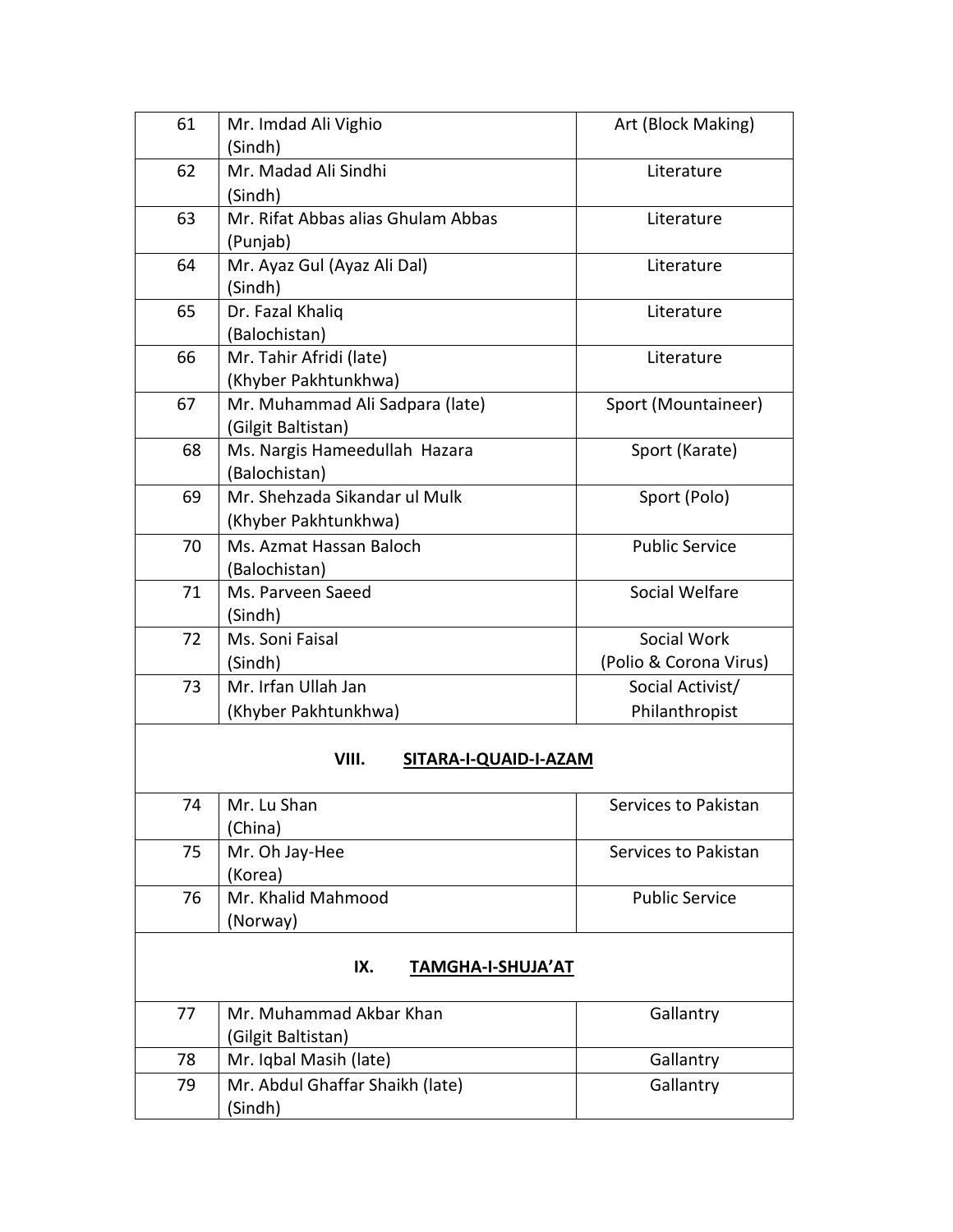| 80 | Mr. Zia Hussain (late)          | Gallantry                |
|----|---------------------------------|--------------------------|
|    | (Sindh)                         |                          |
| 81 | Mr. Tabassum Shabbir Awan       | Gallantry                |
|    | (Punjab)                        |                          |
| 82 | Mr. Irfan Ahmed Khan Durrani    | Gallantry                |
|    | (Islamabad)                     |                          |
| 83 | Mr. Asadullah Qureshi           | Gallantry                |
|    | (Sindh)                         |                          |
| 84 | Mr. Muhammad Ali                | Gallantry                |
|    | (Gilgit Baltistan)              |                          |
| 85 | Mr. Ahmed Ali                   | Gallantry                |
|    | (Gilgit Baltistan)              |                          |
| 86 | Mr. Sadig Hussain               | Gallantry                |
|    | (Gilgit Baltistan)              |                          |
| 87 | Mr. Noor ud Din                 | Gallantry                |
|    | (Gilgit Baltistan)              |                          |
| 88 | Malik Dara Khan (late)          | Gallantry                |
|    | (Khyber Pakhtunkhwa)            |                          |
| 89 | Mr. Muhammad Rahim Shah         | Gallantry                |
|    | (Gilgit Baltistan)              |                          |
| 90 | Mr. Saeed Khan                  | Gallantry                |
|    | (Khyber Pakhtunkhwa)            |                          |
| 91 | Mr. Muhammad Waleed Sabir Khan  | Gallantry                |
|    | (Azad Jammu & Kashmir)          |                          |
| 92 | Mr. Waqar Ahmed                 | Gallantry                |
|    | (Islamabad)                     |                          |
| 93 | Mr. Abdul Qahhar Khan           | Gallantry                |
|    | (Khyber Pakhtunkhwa)            |                          |
|    |                                 |                          |
|    | х.<br>TAMGHA-I-IMTIAZ           |                          |
| 94 | Dr. Samina Roohi                | Science (Bio-Chemistry)  |
|    | (Punjab)                        |                          |
| 95 | Dr. Nusrat Jehan                | Science (Physics)        |
|    | (Punjab)                        |                          |
| 96 | Dr. Irfan Ullah Khan            | Science (Chemistry)      |
|    | (Punjab)                        |                          |
| 97 | Prof. Dr. Syed Ghulam Musharraf | Science (Chemistry)      |
|    | (Sindh)                         |                          |
| 98 | Dr. Muhammad Aftab Rafiq        | Science (Physics)        |
|    | (Punjab)                        |                          |
| 99 | Dr. Ammad Hussain Qureshi       | Engineering (Metallurgy) |
|    | (Punjab)                        |                          |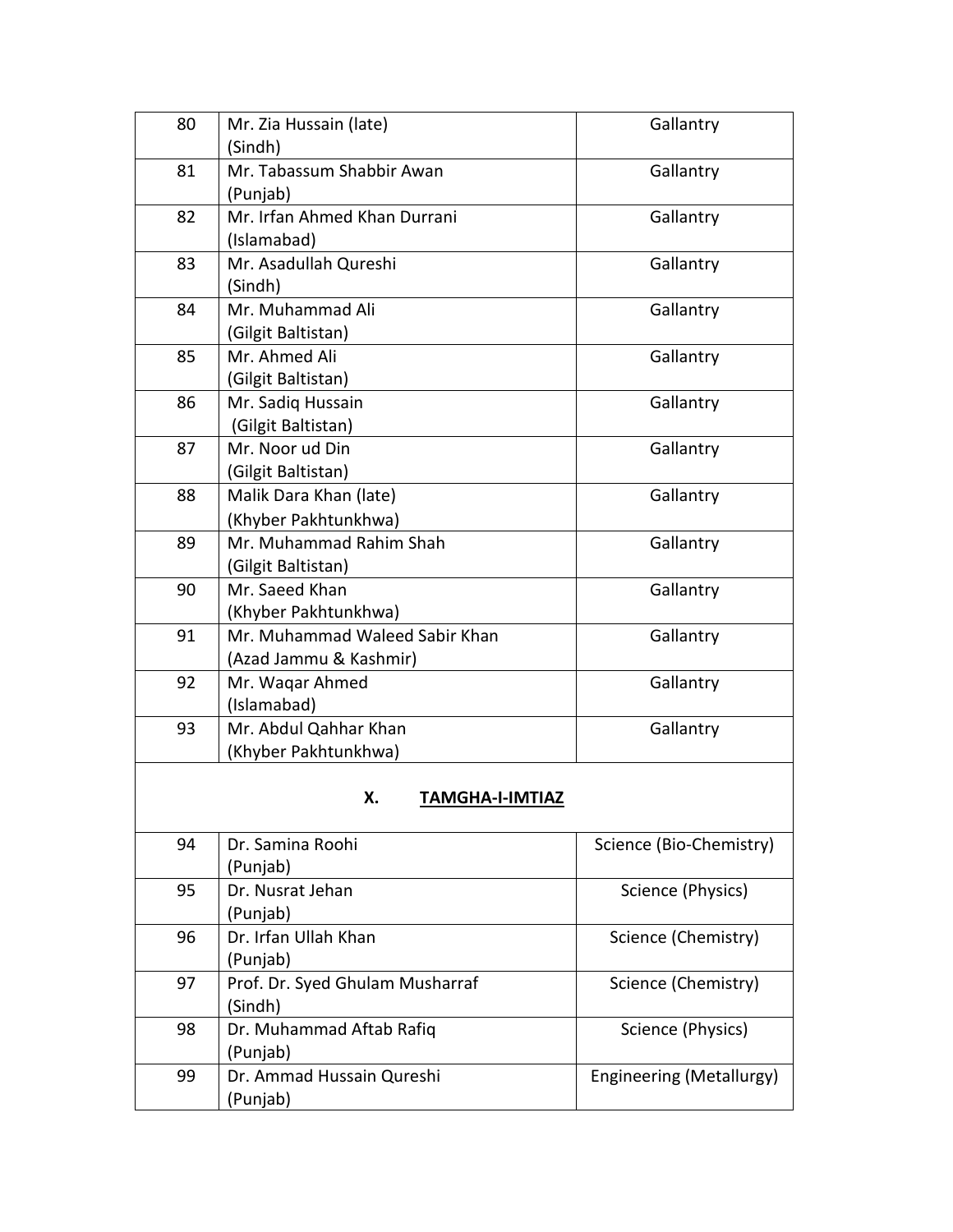| 100 | Mr. Muhammad Ashraf Khan                      | Engineering (Mechanical)       |
|-----|-----------------------------------------------|--------------------------------|
|     | (Khyber Pakhtunkhwa)                          |                                |
| 101 | Maj (R) Imtiaz Ahmed                          | Engineering (Mechanical)       |
|     | (Punjab)                                      |                                |
| 102 | Mr. Muhammad Jamil                            | Engineering(Fluid Power)       |
|     | (Punjab)                                      |                                |
| 103 | Mr. Imtiaz Sarwar                             | Engineering                    |
|     | (Islamabad)                                   | (Electrical & Electronics)     |
| 104 | Dr. Muhammad Yasir                            | Engineering (Aerospace)        |
|     | (Khyber Pakhtunkhwa)                          |                                |
| 105 | Mr. Abid Bin Abdul Quddus Qazi                | Engineering (Civil)            |
|     | (Islamabad)                                   |                                |
| 106 | Dr. Muhammad Abid                             | Engineering (Mechanical)       |
|     | (Punjab)                                      |                                |
| 107 | Prof. Dr. Robina Farooq                       | Education                      |
|     | (Punjab)                                      |                                |
| 108 | Eng. Dr. Faizullah Abbasi                     | <b>Education (Engineering)</b> |
|     | (Sindh)                                       |                                |
|     |                                               |                                |
| 109 | Prof. Dr. Osman Hasan                         | Education                      |
|     | (Khyber Pakhtunkhwa)                          | (Engineering/<br>Electrical)   |
| 110 |                                               | Education                      |
|     | Prof. Dr. Muhammad Junaid Mughal              |                                |
| 111 | (Punjab)<br>Ms. Ghuncha Bibi Alias Saima Noor | (Science & Technology)         |
|     |                                               | Art (Acting)                   |
| 112 | (Punjab)                                      |                                |
|     | Mr. Lal Muhammad (Aman)                       | Art (Acting)                   |
|     | (Khyber Pakhtunkhwa)                          |                                |
| 113 | Ms. Rubina Mustafa Qureshi                    | Art (Singing)                  |
|     | (Sindh)                                       |                                |
| 114 | Mr. Ejaz Sarhadi                              | Art (Sarinda Player)           |
|     | (Khyber Pakhtunkhwa)                          |                                |
| 115 | Ms. Momina Duraid Qureshi                     | Art (Drama Director/           |
|     |                                               | Producer)                      |
| 116 | Mr. Sajjad Ahmed                              | Art (Television Producer)      |
|     | (Balochistan)                                 |                                |
| 117 | Al-Haaj Saeed Hashmi (late)                   | Art (Na'at Khuwani)            |
|     | (Sindh)                                       |                                |
| 118 | Mr. M. Anis Nagi (late)                       | Literature                     |
|     | (Punjab)                                      |                                |
| 119 | Mr. Johar Ali Raki                            | <b>Public Service</b>          |
|     | (Gilgit Baltistan)                            |                                |
| 120 | Mr. Mansoor Hassan Siddiqui (late)            | <b>Public Service</b>          |